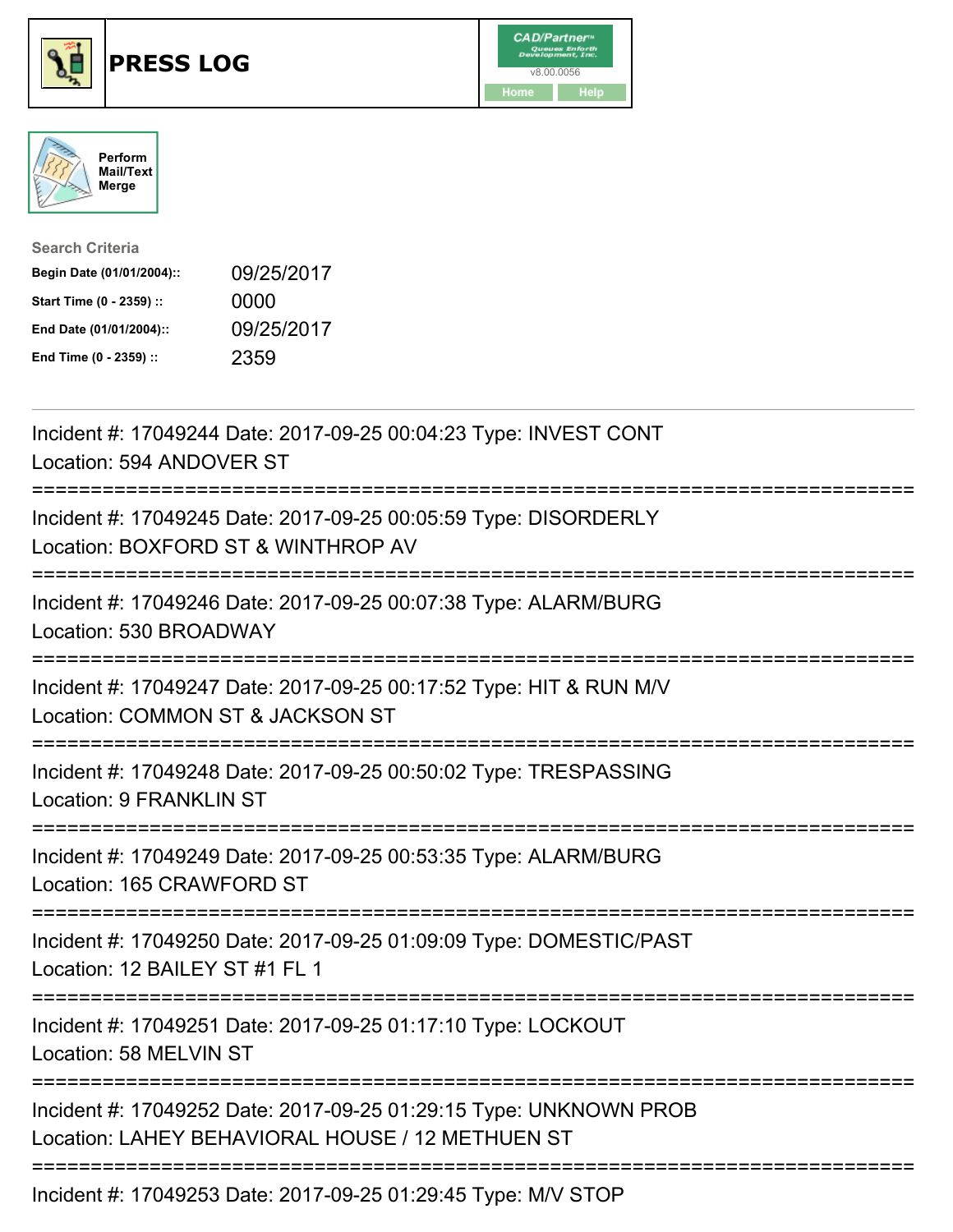| Location: LEBANON ST & WHITE ST                                                                                               |
|-------------------------------------------------------------------------------------------------------------------------------|
| Incident #: 17049254 Date: 2017-09-25 01:32:59 Type: TOW OF M/V<br>Location: 572 ESSEX ST<br>================================ |
| Incident #: 17049255 Date: 2017-09-25 01:34:00 Type: M/V STOP<br>Location: 100 COMMON ST                                      |
| Incident #: 17049256 Date: 2017-09-25 01:35:28 Type: M/V STOP<br>Location: METHUEN ST & MILL ST                               |
| Incident #: 17049257 Date: 2017-09-25 01:40:36 Type: AUTO ACC/NO PI<br>Location: 159 SALEM ST                                 |
| Incident #: 17049258 Date: 2017-09-25 01:45:38 Type: M/V STOP<br>Location: APPLETON WY & ESSEX ST<br>:====================    |
| Incident #: 17049259 Date: 2017-09-25 01:50:58 Type: DOMESTIC/PROG<br>Location: 51 ESSEX ST<br>--------------------           |
| Incident #: 17049260 Date: 2017-09-25 02:27:28 Type: M/V STOP<br>Location: ESSEX ST & NEWBURY ST                              |
| Incident #: 17049261 Date: 2017-09-25 02:29:41 Type: SUS PERS/MV<br>Location: BAILEY ST & SHAWSHEEN RD                        |
| Incident #: 17049262 Date: 2017-09-25 02:30:33 Type: M/V STOP<br>Location: APPLETON WY & ESSEX ST                             |
| Incident #: 17049263 Date: 2017-09-25 03:04:35 Type: M/V STOP<br>Location: CAMBRIDGE ST & WINTHROP AV                         |
| Incident #: 17049264 Date: 2017-09-25 03:13:17 Type: M/V STOP<br>Location: PARKER ST & SALEM ST                               |
| Incident #: 17049265 Date: 2017-09-25 03:15:26 Type: M/V STOP<br>Location: E HAVERHILL ST & ELM ST                            |
| Incident #: 17049266 Date: 2017-09-25 03:17:32 Type: M/V STOP<br>Location: PARKER ST & SALEM ST                               |
| Incident #: 17049267 Date: 2017-09-25 05:30:31 Type: LARCENY/MV/PAST                                                          |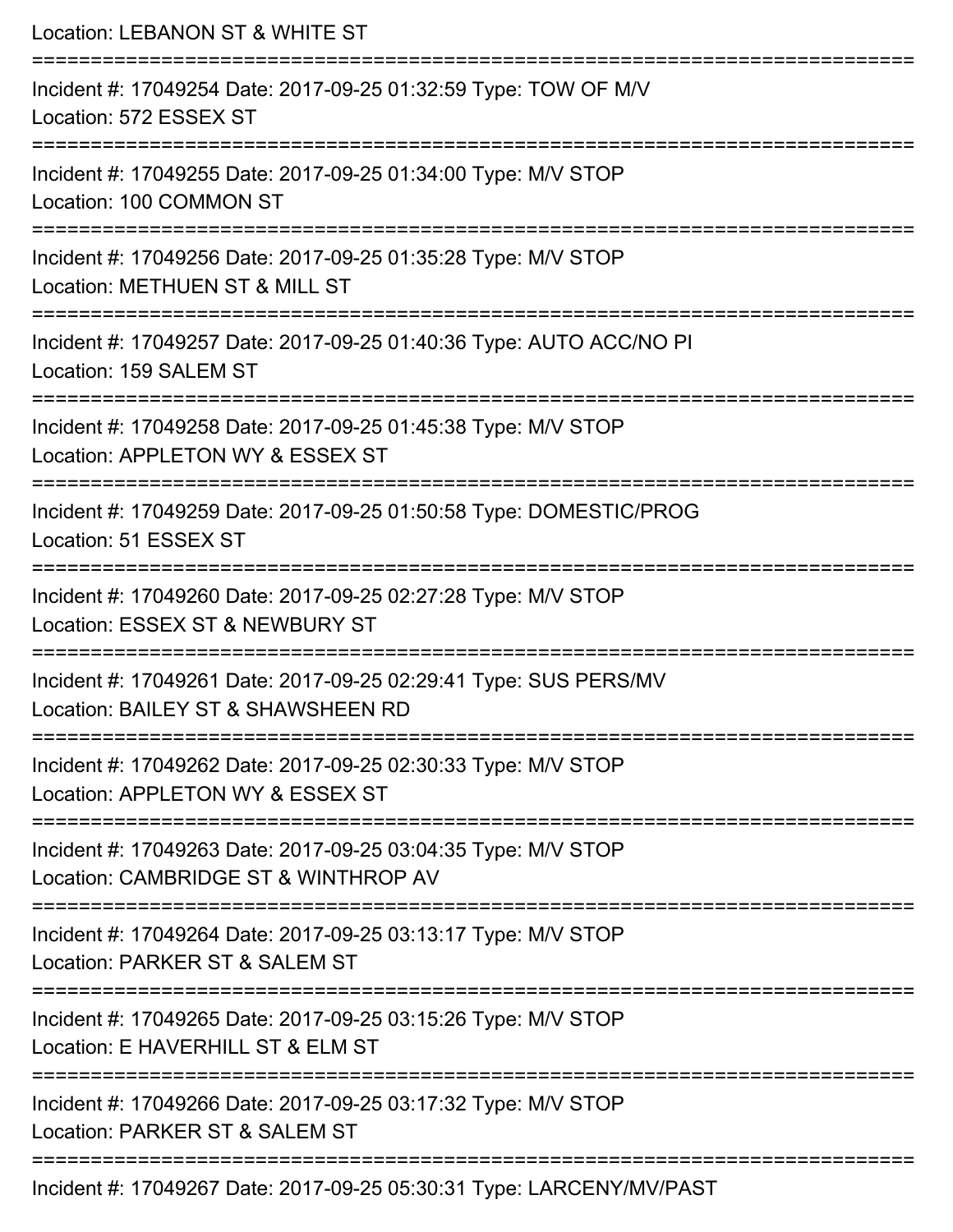| Incident #: 17049268 Date: 2017-09-25 06:03:38 Type: HIT & RUN M/V<br>Location: 78 MARKET ST                |
|-------------------------------------------------------------------------------------------------------------|
| Incident #: 17049269 Date: 2017-09-25 06:38:17 Type: AUTO ACC/PED<br>Location: ABBOTT ST & PARKER ST        |
| Incident #: 17049270 Date: 2017-09-25 06:46:18 Type: M/V STOP<br>Location: BIGELOW ST & CARLETON ST         |
| Incident #: 17049271 Date: 2017-09-25 06:48:24 Type: WARRANT SERVE<br>Location: 18 HIGH ST                  |
| Incident #: 17049272 Date: 2017-09-25 06:49:31 Type: M/V STOP<br><b>Location: 23 FRANKLIN</b>               |
| Incident #: 17049273 Date: 2017-09-25 06:50:00 Type: ALARM/BURG<br>Location: HEAD START / 62 PARK ST        |
| Incident #: 17049274 Date: 2017-09-25 07:05:05 Type: SUS PERS/MV<br>Location: MANCHESTER ST & WASHINGTON ST |
| Incident #: 17049275 Date: 2017-09-25 07:05:54 Type: ALARM/BURG<br>Location: 73 WINTHROP AV                 |
| Incident #: 17049276 Date: 2017-09-25 07:10:02 Type: M/V STOP<br>Location: NEWTON ST & SALEM ST             |
| Incident #: 17049277 Date: 2017-09-25 07:14:30 Type: PARK & WALK<br>Location: 205 BROADWAY                  |
| Incident #: 17049278 Date: 2017-09-25 07:25:46 Type: M/V STOP<br>Location: DURHAM ST & S BROADWAY           |
| Incident #: 17049280 Date: 2017-09-25 08:07:53 Type: M/V STOP<br>Location: LEBANON ST & WHITE ST            |
| Incident #: 17049279 Date: 2017-09-25 08:09:01 Type: AUTO ACC/PED<br>Location: CHICKERING ST & WINTHROP AV  |
| Incident #: 17049281 Date: 2017-09-25 08:25:59 Type: RECOV/STOL/MV                                          |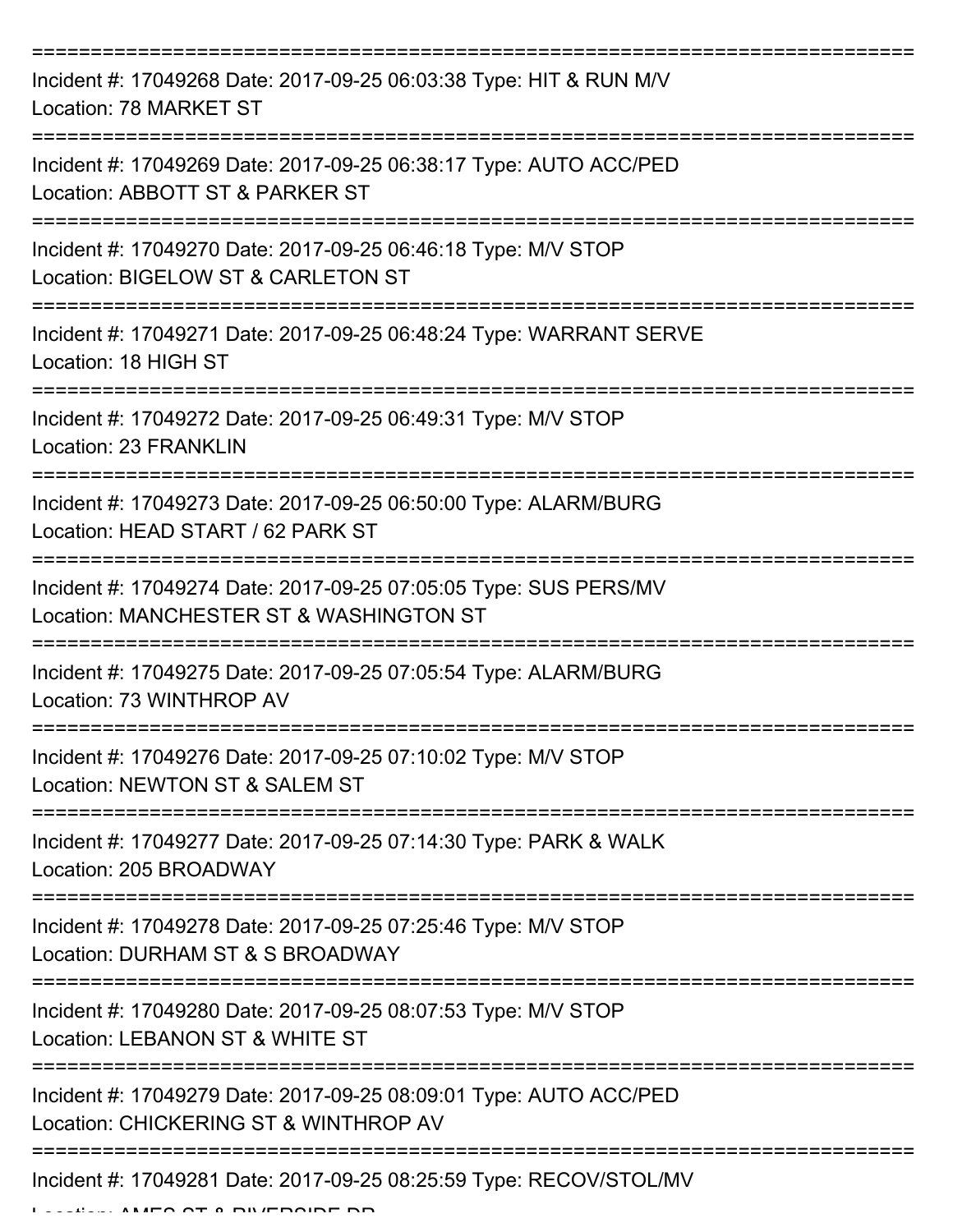| Incident #: 17049282 Date: 2017-09-25 08:42:17 Type: NOTIFICATION<br>Location: 107 ANDOVER ST                                       |
|-------------------------------------------------------------------------------------------------------------------------------------|
| Incident #: 17049283 Date: 2017-09-25 09:00:17 Type: E911 HANGUP<br>Location: GREATER LAWRENCE FAM.HLTH.CTR. / 34 HAVERHILL ST FL 3 |
| Incident #: 17049284 Date: 2017-09-25 09:19:07 Type: TOW OF M/V<br>Location: E HAVERHILL ST                                         |
| Incident #: 17049285 Date: 2017-09-25 09:42:00 Type: M/V STOP<br>Location: ESSEX ST & LAWRENCE ST                                   |
| Incident #: 17049286 Date: 2017-09-25 10:16:11 Type: PARK & WALK<br>Location: BRADFORD ST & BROADWAY                                |
| Incident #: 17049287 Date: 2017-09-25 10:23:23 Type: 209A/SERVE<br>Location: 24 HILLTOP AV                                          |
| Incident #: 17049288 Date: 2017-09-25 10:31:58 Type: 209A/SERVE<br>Location: 34 YALE ST                                             |
| Incident #: 17049289 Date: 2017-09-25 10:38:30 Type: 209A/SERVE<br>Location: 17 NELSON ST                                           |
| Incident #: 17049290 Date: 2017-09-25 10:41:24 Type: STOL/MV/PAS<br>Location: 8 RESERVOIR TERR                                      |
| Incident #: 17049291 Date: 2017-09-25 10:43:26 Type: THREATS/PROG<br>Location: 439 S UNION ST                                       |
| Incident #: 17049292 Date: 2017-09-25 10:44:49 Type: DISTURBANCE<br>Location: FERRY ST & WAYNE ST                                   |
| Incident #: 17049293 Date: 2017-09-25 10:45:51 Type: 209A/SERVE<br>Location: 80 ARCHER ST                                           |
| Incident #: 17049294 Date: 2017-09-25 10:46:50 Type: SUICIDE ATTEMPT<br>Location: 47 JEFFERSON ST                                   |
| Incident #: 17049295 Date: 2017-09-25 10:48:34 Type: EXTRA SURVEIL                                                                  |

Location: 00 BOWDOIN ST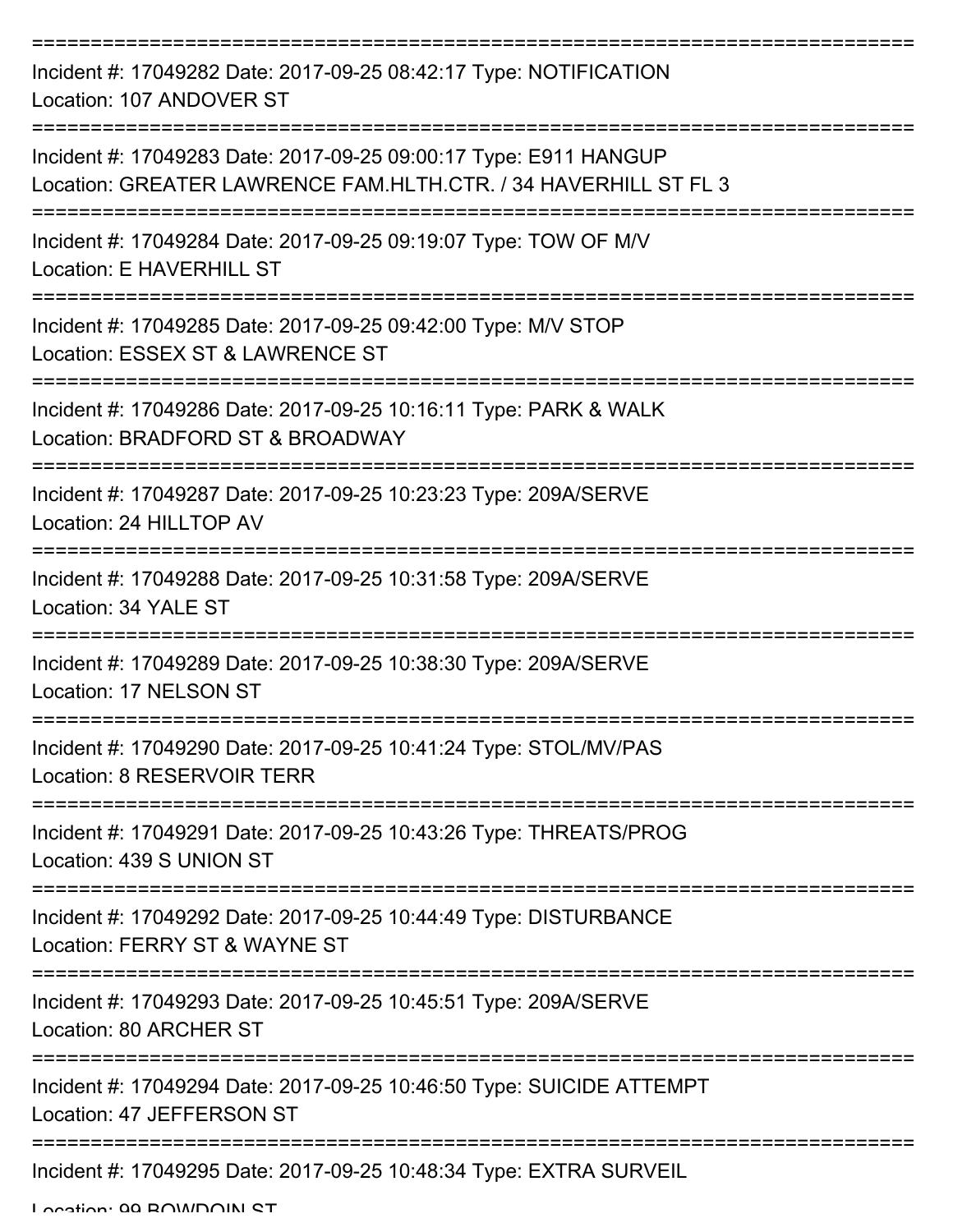| Incident #: 17049296 Date: 2017-09-25 10:55:17 Type: 209A/SERVE<br>Location: 12D TENNEY ST                                               |
|------------------------------------------------------------------------------------------------------------------------------------------|
| Incident #: 17049297 Date: 2017-09-25 11:00:57 Type: LOST PROPERTY<br>Location: 4 INMAN ST #21                                           |
| Incident #: 17049298 Date: 2017-09-25 11:04:35 Type: LOST PROPERTY<br>Location: 19 GROTON ST #2ND FLOOR                                  |
| Incident #: 17049299 Date: 2017-09-25 11:08:30 Type: MEDIC SUPPORT<br>Location: 24 N BOYLSTON ST<br>----------------<br>-----------      |
| Incident #: 17049300 Date: 2017-09-25 11:10:43 Type: TOW OF M/V<br>Location: TRESPASS/TOW / 11 DIAMOND ST                                |
| Incident #: 17049301 Date: 2017-09-25 11:11:07 Type: THREATS<br>Location: 439 S UNION ST                                                 |
| =====================================<br>Incident #: 17049302 Date: 2017-09-25 11:14:27 Type: 209A/SERVE<br>Location: 479 S BROADWAY #22 |
| Incident #: 17049303 Date: 2017-09-25 11:17:22 Type: M/V STOP<br>Location: 178 LAWRENCE ST                                               |
| Incident #: 17049304 Date: 2017-09-25 11:19:33 Type: 209A/SERVE<br>Location: 101 S BOWDOIN ST                                            |
| Incident #: 17049305 Date: 2017-09-25 11:22:10 Type: INVESTIGATION<br>Location: 70 N PARISH RD                                           |
| Incident #: 17049306 Date: 2017-09-25 11:23:07 Type: M/V STOP<br>Location: 15 HANCOCK ST                                                 |
| Incident #: 17049308 Date: 2017-09-25 11:25:49 Type: TRESPASSING<br>Location: 129 SPRINGFIELD ST                                         |
| Incident #: 17049307 Date: 2017-09-25 11:26:11 Type: M/V STOP<br>Location: MT VERNON ST & MT VERNON CIR                                  |
| Incident #: 17049309 Date: 2017-09-25 11:30:08 Type: M/V STOP                                                                            |

Location: 38 MELROSE ST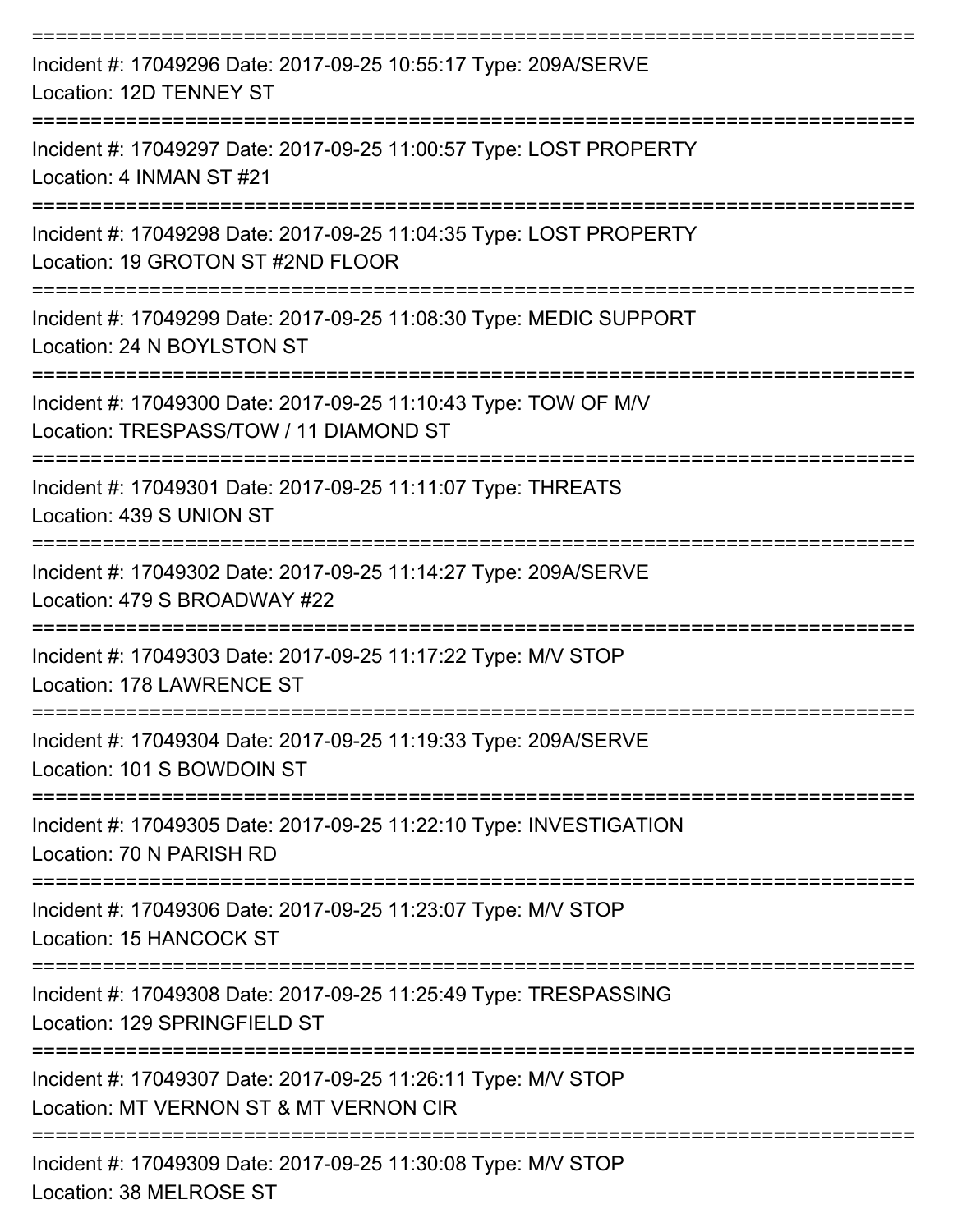| Incident #: 17049310 Date: 2017-09-25 11:34:08 Type: AUTO ACC/NO PI<br>Location: ARREST / 296 BROADWAY                           |
|----------------------------------------------------------------------------------------------------------------------------------|
| Incident #: 17049313 Date: 2017-09-25 11:35:08 Type: AUTO ACC/NO PI<br>Location: 53 BASSWOOD ST #1                               |
| Incident #: 17049312 Date: 2017-09-25 11:36:18 Type: ALARM/BURG<br>Location: VASQUEZ RESD / 170 E HAVERHILL ST                   |
| ===================================<br>Incident #: 17049311 Date: 2017-09-25 11:36:50 Type: 209A/SERVE<br>Location: 99 WILLOW ST |
| Incident #: 17049314 Date: 2017-09-25 11:40:13 Type: M/V STOP<br>Location: 273 S UNION ST<br>================================    |
| Incident #: 17049315 Date: 2017-09-25 11:40:47 Type: M/V STOP<br><b>Location: MT VERNON ST</b>                                   |
| Incident #: 17049316 Date: 2017-09-25 11:48:32 Type: M/V STOP<br>Location: CRESTWOOD CIR & MT VERNON TER                         |
| Incident #: 17049317 Date: 2017-09-25 11:54:57 Type: INVESTIGATION<br>Location: MCDONALDS / 50 BROADWAY                          |
| Incident #: 17049318 Date: 2017-09-25 11:56:28 Type: MAL DAMAGE<br>Location: 309 E HAVERHILL ST #3                               |
| Incident #: 17049319 Date: 2017-09-25 11:58:14 Type: WARRANT SERVE<br>Location: 90 LOWELL ST                                     |
| Incident #: 17049320 Date: 2017-09-25 12:00:32 Type: M/V STOP<br>Location: MT VERNON ST & RIDGEWOODLN                            |
| Incident #: 17049321 Date: 2017-09-25 12:11:40 Type: GENERAL SERV<br>Location: 86 SOUTH BROADWAY FL 640                          |
| Incident #: 17049322 Date: 2017-09-25 12:13:31 Type: M/V STOP<br>Location: 275 AMES ST                                           |
| Incident #: 17049323 Date: 2017-09-25 12:19:05 Type: PARK & WALK<br><b>Location: RESERVOIR ST</b>                                |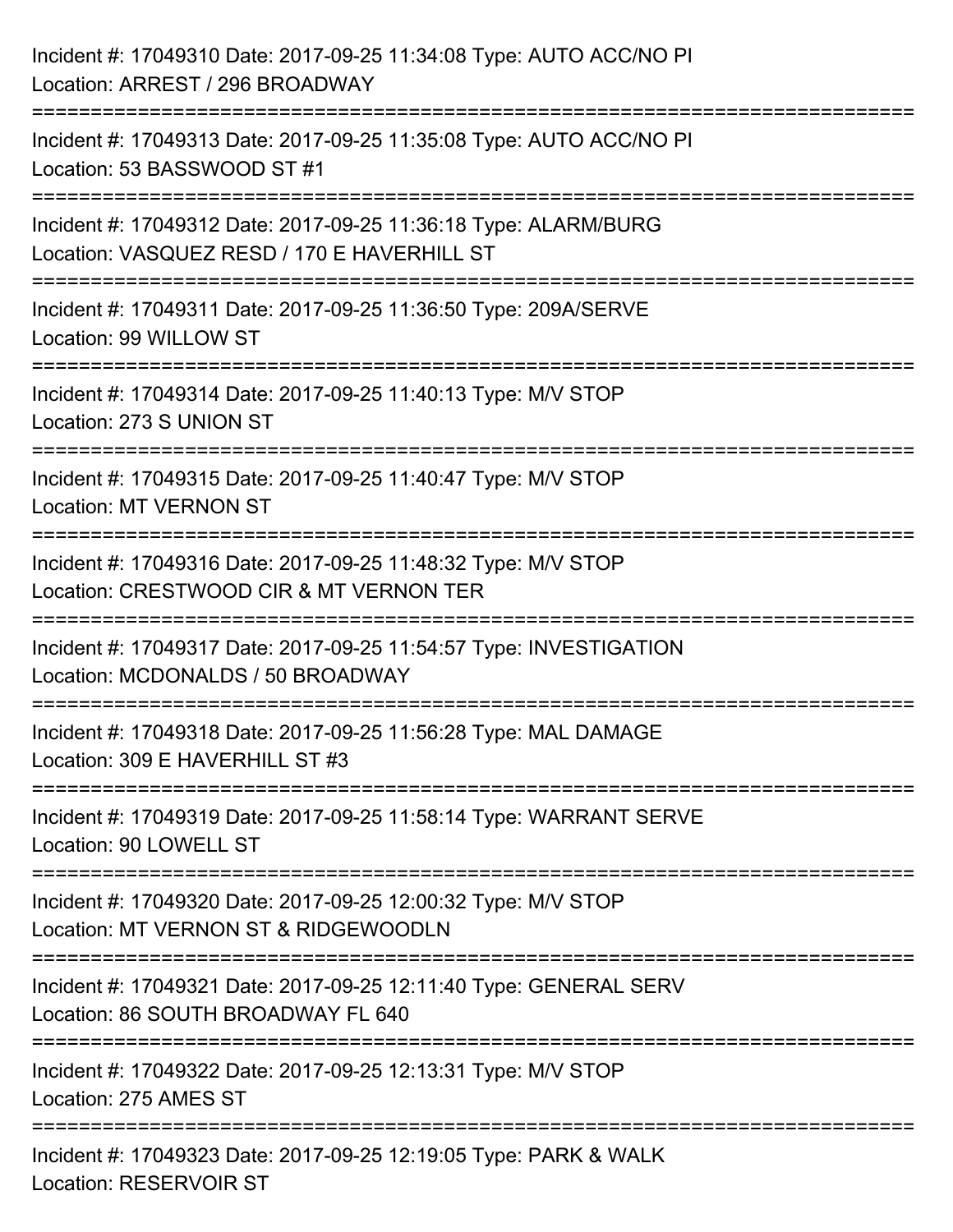| Incident #: 17049324 Date: 2017-09-25 12:27:37 Type: TOW OF M/V<br>Location: AVON ST & WILMOT ST                                                            |
|-------------------------------------------------------------------------------------------------------------------------------------------------------------|
| Incident #: 17049325 Date: 2017-09-25 12:37:55 Type: INVESTIGATION<br>Location: 50 BROADWAY                                                                 |
| Incident #: 17049326 Date: 2017-09-25 12:38:42 Type: SUS PERS/MV<br>Location: 233 PROSPECT ST<br>----------------------                                     |
| Incident #: 17049327 Date: 2017-09-25 12:45:46 Type: STOL/MV/PAS<br>Location: 39 PEARL ST #3                                                                |
| Incident #: 17049328 Date: 2017-09-25 12:53:36 Type: 209A/SERVE<br>Location: 310 HOWARD ST                                                                  |
| Incident #: 17049329 Date: 2017-09-25 12:56:57 Type: WARRANT SERVE<br>Location: 86 S BROADWAY                                                               |
| Incident #: 17049330 Date: 2017-09-25 13:07:13 Type: M/V STOP<br>Location: BROADWAY & HAVERHILL ST                                                          |
| Incident #: 17049331 Date: 2017-09-25 13:08:18 Type: THREATS<br>Location: 248 BAILEY #1                                                                     |
| Incident #: 17049332 Date: 2017-09-25 13:46:06 Type: ALARM/BURG<br>Location: MOSCHETTO RESD / 140 BYRON AV                                                  |
| Incident #: 17049333 Date: 2017-09-25 13:48:57 Type: FRAUD<br>Location: 72 CROSS ST                                                                         |
| Incident #: 17049334 Date: 2017-09-25 13:52:50 Type: AUTO ACC/NO PI<br>Location: 209 WATER ST                                                               |
| Incident #: 17049335 Date: 2017-09-25 14:00:47 Type: MISSING PERS<br>Location: LAWRENCE HIGH SCHOOL / 71 N PARISH RD                                        |
| Incident #: 17049336 Date: 2017-09-25 14:08:36 Type: UNWANTEDGUEST<br>Location: RIVERWALK DENTAL / 354 MERRIMACK ST<br>==================================== |
| Incident #: 17049337 Date: 2017-09-25 14:18:24 Type: ANIMAL COMPL<br>Location: 215 HIGH ST                                                                  |

===========================================================================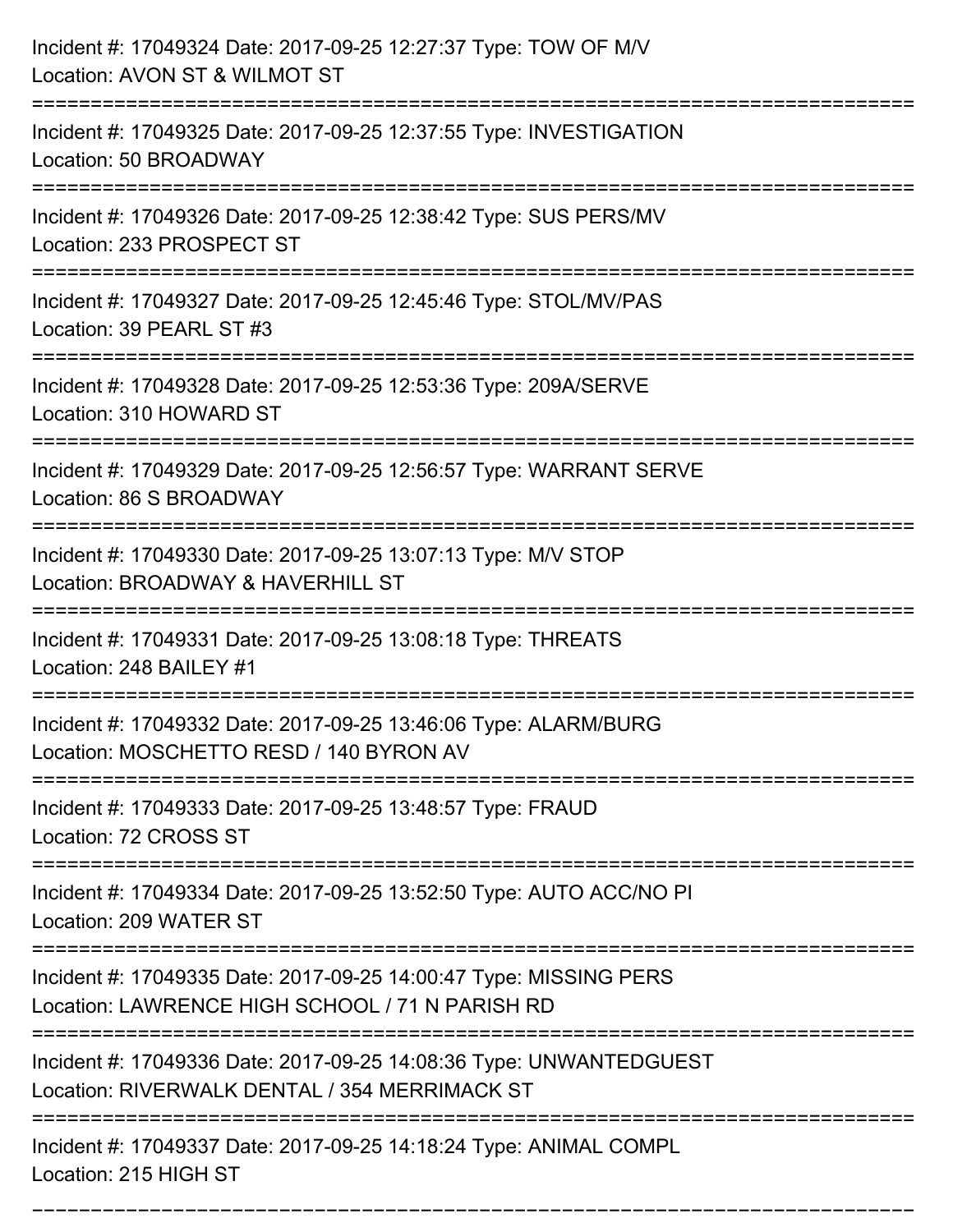| Incident #: 17049338 Date: 2017-09-25 14:26:55 Type: NOTIFICATION<br>Location: 72 EVERETT ST                                        |
|-------------------------------------------------------------------------------------------------------------------------------------|
| Incident #: 17049339 Date: 2017-09-25 14:41:27 Type: INVEST CONT<br>Location: 173 SALEM ST                                          |
| Incident #: 17049340 Date: 2017-09-25 14:44:50 Type: SUS PERS/MV<br>Location: 21 BOURQUE ST<br>==================================== |
| Incident #: 17049341 Date: 2017-09-25 14:47:08 Type: M/V STOP<br>Location: HAVERHILL ST & HILLSIDE AV                               |
| Incident #: 17049342 Date: 2017-09-25 14:53:40 Type: DRUG OVERDOSE<br>Location: 38 PERRY AV<br>==============================       |
| Incident #: 17049343 Date: 2017-09-25 15:00:03 Type: NOTIFICATION<br>Location: 518 HAVERHILL ST #1                                  |
| Incident #: 17049344 Date: 2017-09-25 15:02:37 Type: MAL DAMAGE<br>Location: LORING ST & SHAWSHEEN RD                               |
| Incident #: 17049345 Date: 2017-09-25 15:07:00 Type: INVESTIGATION<br>Location: 18 LEA ST #3                                        |
| Incident #: 17049346 Date: 2017-09-25 15:16:26 Type: MAN DOWN<br>Location: EASTERN BANK / 486 ESSEX ST                              |
| Incident #: 17049347 Date: 2017-09-25 15:23:56 Type: ROBBERY PAST<br>Location: ARLINGTON ST & WILLOW ST                             |
| Incident #: 17049348 Date: 2017-09-25 15:27:57 Type: KEEP PEACE<br>Location: WALK-IN / 18 BEACON STREET & WALK-IN #30               |
| Incident #: 17049349 Date: 2017-09-25 15:42:44 Type: ALARM/HOLD<br>Location: 9 MCCABE CT                                            |
| Incident #: 17049353 Date: 2017-09-25 15:56:04 Type: A&B PAST<br>Location: 63 BODWELL ST #3                                         |
| Incident #: 17049350 Date: 2017-09-25 15:58:39 Type: SHOPLIFTING<br>Location: WALGREENS / 135 BROADWAY                              |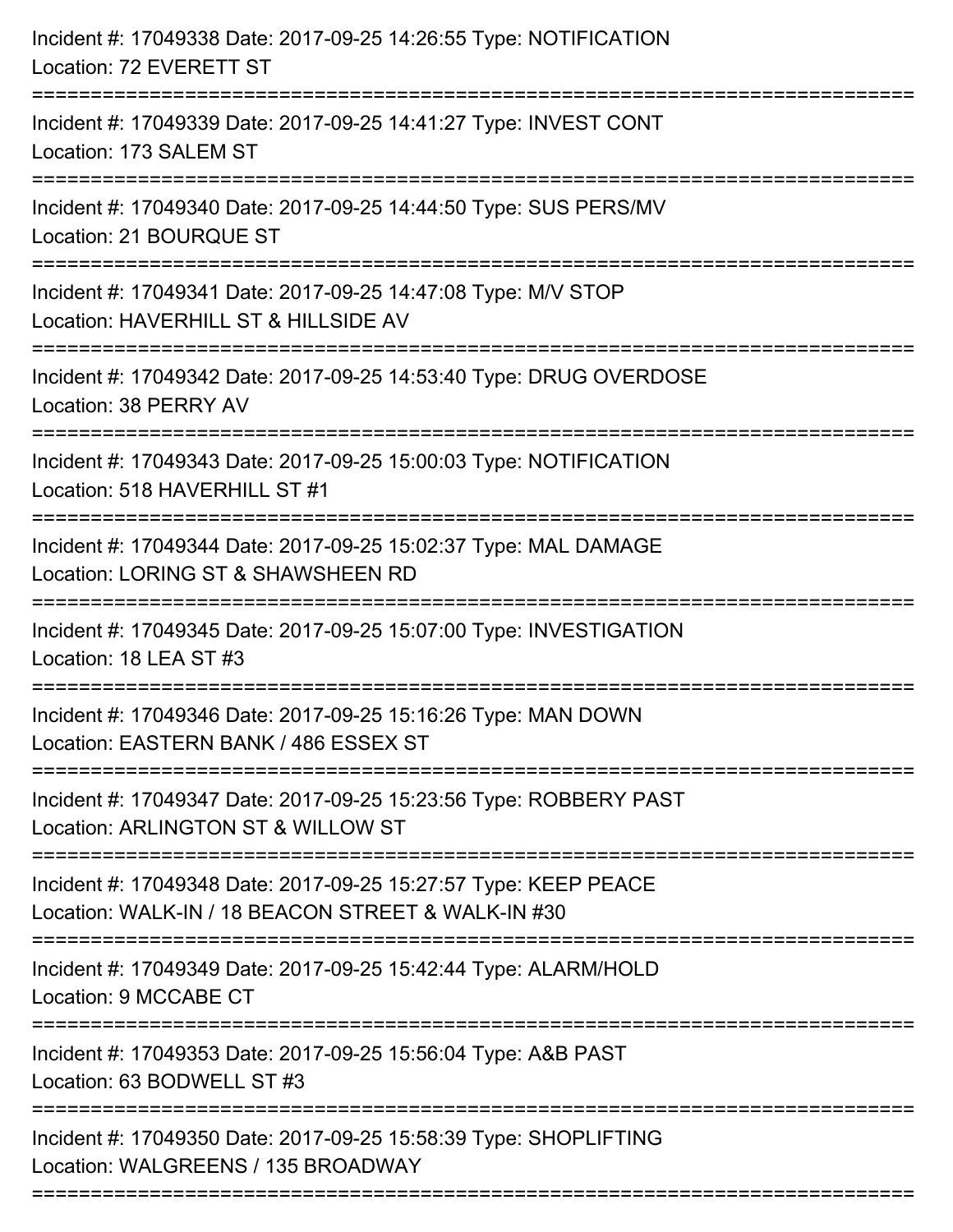Location: AMES ST

| Incident #: 17049351 Date: 2017-09-25 16:01:45 Type: DOMESTIC/PROG<br>Location: 52 SARATOGA ST #APT1                                     |
|------------------------------------------------------------------------------------------------------------------------------------------|
| Incident #: 17049354 Date: 2017-09-25 16:20:28 Type: WARRANT SERVE<br>Location: 90 LOWELL ST                                             |
| Incident #: 17049355 Date: 2017-09-25 16:22:02 Type: STOL/MV/PAS<br>Location: 70 TENNEY ST                                               |
| Incident #: 17049356 Date: 2017-09-25 16:39:26 Type: M/V STOP<br>Location: BROADWAY & CONCORD ST                                         |
| Incident #: 17049357 Date: 2017-09-25 16:53:19 Type: AUTO ACC/PED<br><b>Location: 9 TREMONT ST</b>                                       |
| Incident #: 17049358 Date: 2017-09-25 16:56:29 Type: 911 HANG UP<br>Location: PENSKE TRUCK / 650 S UNION ST                              |
| Incident #: 17049359 Date: 2017-09-25 16:59:35 Type: INVEST CONT<br>Location: 231 WATER ST<br>===========                                |
| Incident #: 17049361 Date: 2017-09-25 17:00:57 Type: HIT & RUN M/V<br>Location: GREATER LAWRENCE FAM.HLTH.CTR. / 34 HAVERHILL ST WALK-IN |
| Incident #: 17049360 Date: 2017-09-25 17:03:51 Type: UNKNOWN PROB<br>Location: 800 ESSEX ST                                              |
| Incident #: 17049362 Date: 2017-09-25 17:08:52 Type: SUICIDE ATTEMPT<br>Location: 48 NEWTON ST                                           |
| Incident #: 17049363 Date: 2017-09-25 17:10:12 Type: ALARM/BURG<br>Location: 343 ESSEX ST                                                |
| Incident #: 17049364 Date: 2017-09-25 17:10:58 Type: LOST PROPERTY<br><b>Location: 5 CRESCENT ST</b>                                     |
| Incident #: 17049365 Date: 2017-09-25 17:15:23 Type: DETAIL<br>Location: 90 LOWELL ST                                                    |
|                                                                                                                                          |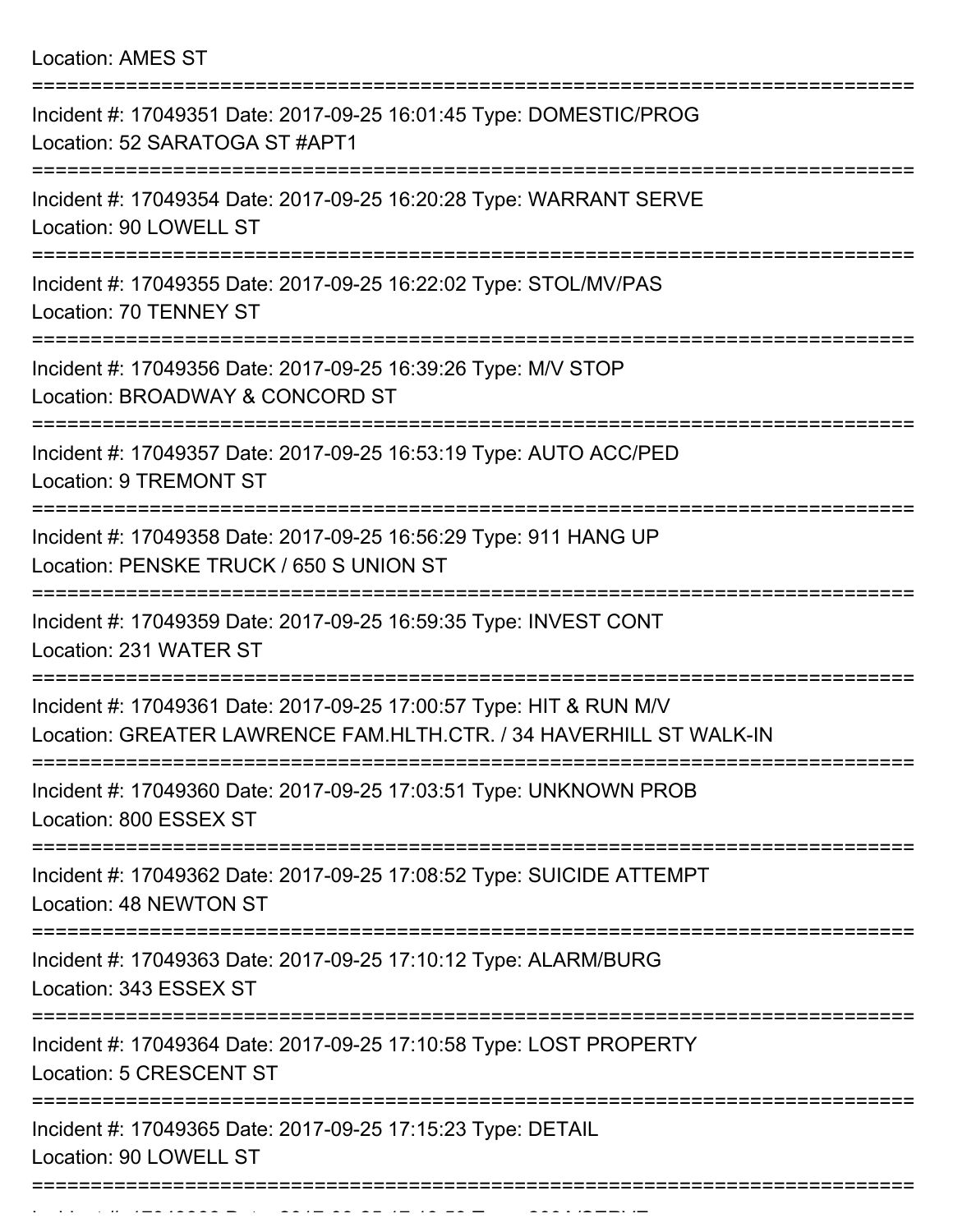Location: 90 LOWELL ST

| Incident #: 17049367 Date: 2017-09-25 17:26:30 Type: ANIMAL COMPL<br>Location: 159 FARNHAM ST            |
|----------------------------------------------------------------------------------------------------------|
| Incident #: 17049368 Date: 2017-09-25 17:28:00 Type: RECOV/STOL/MV<br>Location: MAPLE ST & SHORT ST      |
| Incident #: 17049369 Date: 2017-09-25 17:28:18 Type: ALARM/BURG<br>Location: 148 SHEPARD ST              |
| Incident #: 17049370 Date: 2017-09-25 17:30:58 Type: GENERAL SERV<br>Location: 305 PROSPECT ST           |
| Incident #: 17049371 Date: 2017-09-25 17:35:28 Type: SPECIAL CHECK<br>Location: 19 WINTER ST             |
| Incident #: 17049372 Date: 2017-09-25 17:36:45 Type: SUS PERS/MV<br>Location: 323 S BROADWAY             |
| Incident #: 17049373 Date: 2017-09-25 17:40:24 Type: DISORDERLY<br>Location: 2 LAWRENCE ST #2            |
| Incident #: 17049374 Date: 2017-09-25 17:43:36 Type: LOST PROPERTY<br>Location: S BROADWAY & SHATTUCK ST |
| Incident #: 17049375 Date: 2017-09-25 17:48:56 Type: DISTURBANCE<br>Location: 2 LAWRENCE ST              |
| Incident #: 17049376 Date: 2017-09-25 18:16:11 Type: FIGHT<br>Location: 5 N PARISH RD                    |
| Incident #: 17049377 Date: 2017-09-25 18:17:23 Type: FIGHT<br>Location: LAWRENCE ST & ELM                |
| Incident #: 17049378 Date: 2017-09-25 18:24:39 Type: ALARM/BURG<br>Location: 255 ESSEX ST                |
| Incident #: 17049379 Date: 2017-09-25 18:29:12 Type: M/V STOP<br>Location: ANDOVER ST & PHILLIPS ST      |
|                                                                                                          |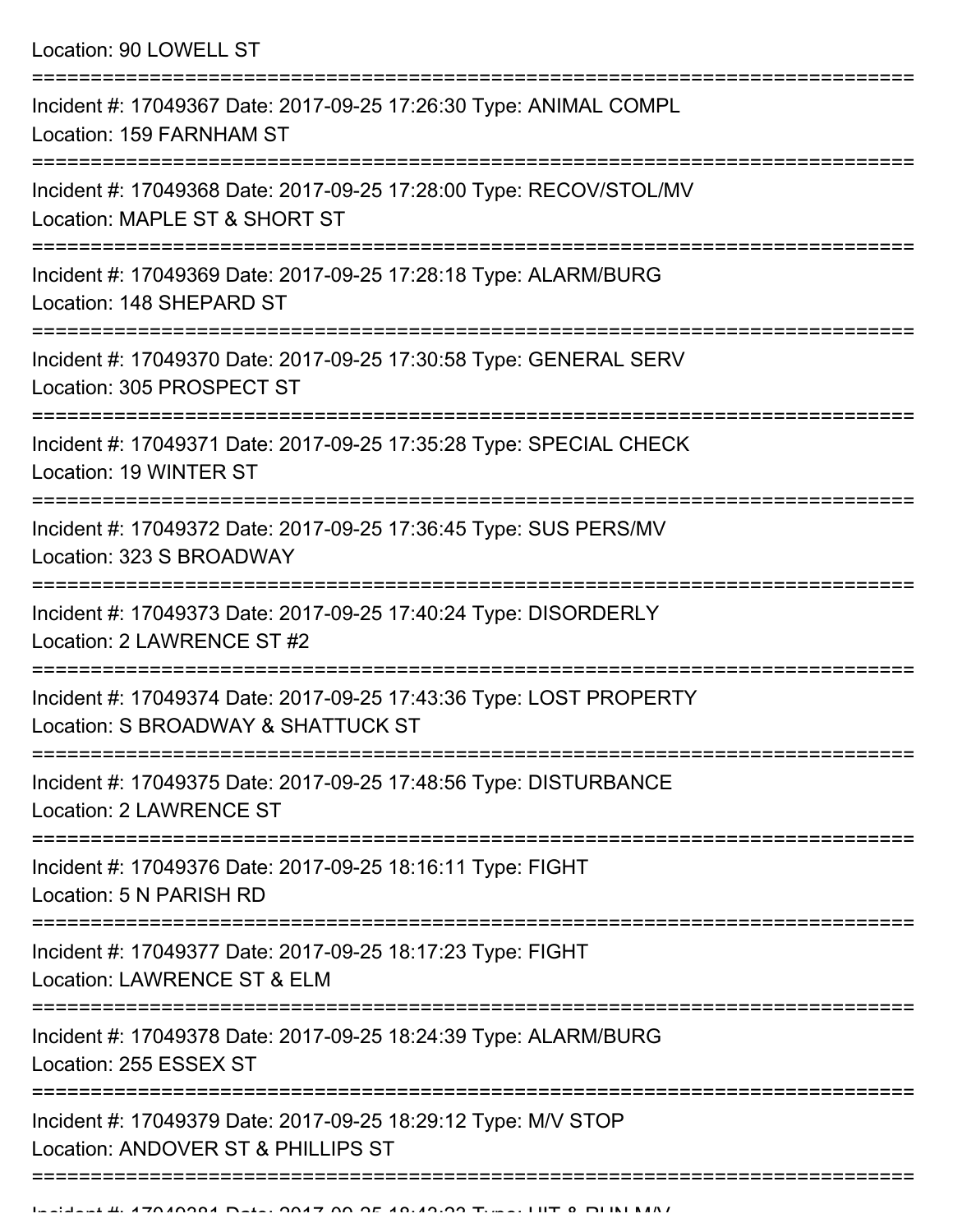| Location: OSGOOD ST & SALEM ST                                                                                                 |
|--------------------------------------------------------------------------------------------------------------------------------|
| Incident #: 17049380 Date: 2017-09-25 18:44:24 Type: DISTURBANCE<br>Location: 68 OSGOOD ST FL 1                                |
| Incident #: 17049382 Date: 2017-09-25 18:46:30 Type: ASSSIT OTHER PD<br>Location: ESSEX ST & WINTER ST                         |
| Incident #: 17049383 Date: 2017-09-25 18:54:31 Type: NOISE ORD<br>Location: EVERETT ST & ROWE ST<br>:===============           |
| Incident #: 17049384 Date: 2017-09-25 19:01:31 Type: SUS PERS/MV<br>Location: 800 ESSEX ST                                     |
| Incident #: 17049385 Date: 2017-09-25 19:12:26 Type: INVEST CONT<br>Location: GREATER LAWRENCE FAM.HLTH.CTR. / 34 HAVERHILL ST |
| Incident #: 17049386 Date: 2017-09-25 19:12:49 Type: MAN DOWN<br>Location: 305 ESSEX ST                                        |
| Incident #: 17049387 Date: 2017-09-25 19:13:54 Type: A&B PAST<br><b>Location: WEST ST</b>                                      |
| Incident #: 17049388 Date: 2017-09-25 19:38:36 Type: NEIGHBOR PROB<br>Location: 10 DIAMOND ST #18                              |
| Incident #: 17049389 Date: 2017-09-25 19:48:44 Type: SUS PERS/MV<br>Location: S UNION ST & SPRINGFIELD ST                      |
| ------------------------------<br>Incident #: 17049390 Date: 2017-09-25 19:58:22 Type: FIGHT<br>Location: 68 OSGOOD ST         |
| Incident #: 17049391 Date: 2017-09-25 20:08:05 Type: ALARM/BURG<br>Location: 89 MYRTLE ST                                      |
| Incident #: 17049392 Date: 2017-09-25 20:23:17 Type: SUS PERS/MV<br>Location: 17 N PARISH RD                                   |
| Incident #: 17049394 Date: 2017-09-25 20:39:22 Type: LARCENY/PAST<br>Location: CHESTNUT ST & WHITE ST                          |
| $Inoidont + 17010202$ $Deto: 2017.00.25$ $20.15.21$ $T_{100}$ $c$ ; $MICCINC$ $DEDC$                                           |

Incident #: 17049393 Date: 2017-09-25 20:45:24 Type: MISSING PERS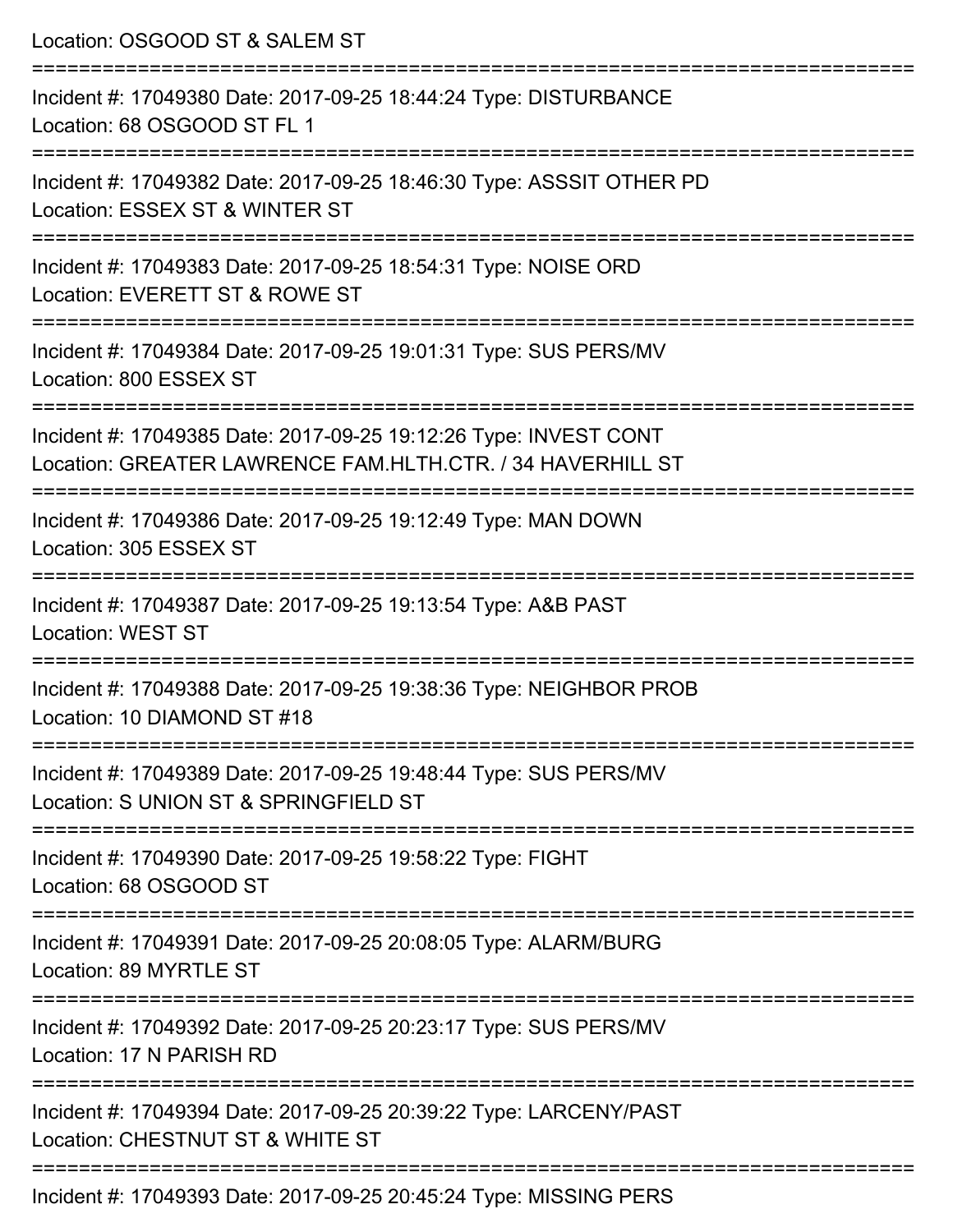| Incident #: 17049395 Date: 2017-09-25 20:47:42 Type: HIT & RUN M/V<br>Location: 12 BEDFORD ST             |
|-----------------------------------------------------------------------------------------------------------|
| Incident #: 17049396 Date: 2017-09-25 20:56:18 Type: SUS PERS/MV<br>Location: 23 WESLEY ST                |
| Incident #: 17049397 Date: 2017-09-25 20:58:45 Type: LARCENY/PAST<br>Location: 46 ROLLINS ST              |
| Incident #: 17049398 Date: 2017-09-25 21:01:06 Type: DISORDERLY<br>Location: HANCOCK ST                   |
| Incident #: 17049399 Date: 2017-09-25 21:03:14 Type: DISORDERLY<br><b>Location: KATHERINE ST</b>          |
| Incident #: 17049400 Date: 2017-09-25 21:04:16 Type: ALARM/BURG<br>Location: 70 STATE ST                  |
| Incident #: 17049401 Date: 2017-09-25 21:14:24 Type: TOW OF M/V<br>Location: 2 INMAN ST                   |
| Incident #: 17049402 Date: 2017-09-25 21:22:31 Type: DISTURBANCE<br>Location: GENERAL ST & PROSPECT ST    |
| Incident #: 17049403 Date: 2017-09-25 21:24:01 Type: UNKNOWN PROB<br>Location: 355 PARK ST #511           |
| Incident #: 17049404 Date: 2017-09-25 21:25:52 Type: DOMESTIC/PROG<br>Location: 82 ARLINGTON ST FL 3      |
| Incident #: 17049405 Date: 2017-09-25 22:00:04 Type: DOMESTIC/PAST<br>Location: 59 BELLEVUE ST            |
| Incident #: 17049406 Date: 2017-09-25 22:26:23 Type: DISTURBANCE<br>Location: 19 HANCOCK ST               |
| Incident #: 17049407 Date: 2017-09-25 22:37:34 Type: DISTURBANCE<br>Location: SEVEN ELEVEN / 370 BROADWAY |
| Incident #: 17049409 Date: 2017-09-25 22:49:12 Type: GENERAL SERV                                         |